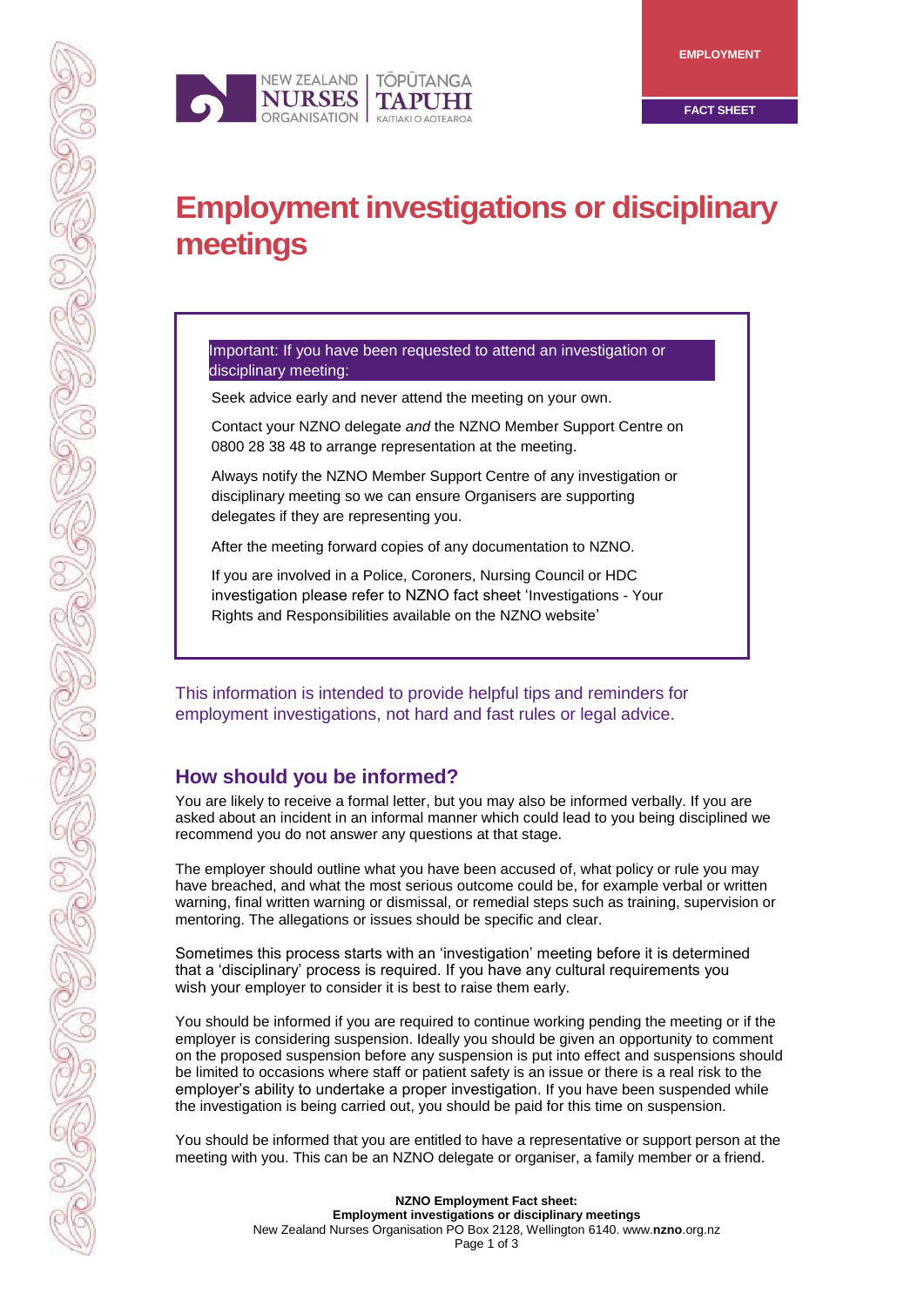NZNO strongly recommends either a delegate or organiser represents you at disciplinary meetings.

#### **What information are you entitled to?**

Any information or evidence relied upon by your employer during the investigation should be provided to you prior to the meeting so you have enough time to read and respond to this information. This can include CCTV footage, witness statements and complaints (or notes of complaints if they were made verbally). You may request to know the names of complainants and your employer may decline to give you the information on certain grounds. If this occurs please contact NZNO.

#### **When should the meeting happen?**

You should be given enough notice to arrange for a support person or advocate and prepare a response. If your delegate or support person is unavailable you are entitled to reschedule the meeting.

#### **What should you expect at the meeting?**

The employer should clearly explain the purpose of the meeting, the process for the investigation - including what else may need to be done or who else may need to be spoken to - and any possible outcomes or consequences of the meeting.

You should be given a fair opportunity to explain your side of the story and to put forward any information you and your representative consider relevant. Your explanations and responses to questions should be listened to and considered fairly by the employer.

You should be given enough time to think about and respond to questions from your manager or employer. This includes taking a break or adjournment to seek advice about how you should answer the question. You can adjourn to another mutually agreeable date if you require organiser advice.

Your employer will ask questions, and should explain or elaborate if you don't understand. You should not be pressured into answering or agreeing to anything you are not comfortable with or have not had a chance to seek advice about.

Notes of the meeting may be taken by your employer, your support person/advocate, and/or yourself.

Your employer must keep the notes and process confidential. No one should discuss what has been alleged with other staff (except those interviewed as part of the investigation).

The outcome should not be predetermined.

#### **Stress**

If you are feeling stressed let your employer and advocate know so they can arrange appropriate supports.

You can ask your employer about the Employee Assistance Programme (EAP) or other available counselling.

### **Outcome of the meeting**

An employer may not be able to make a decision on the day and may arrange another meeting where you will be notified of the outcome. You are entitled to support and representation at this meeting also.